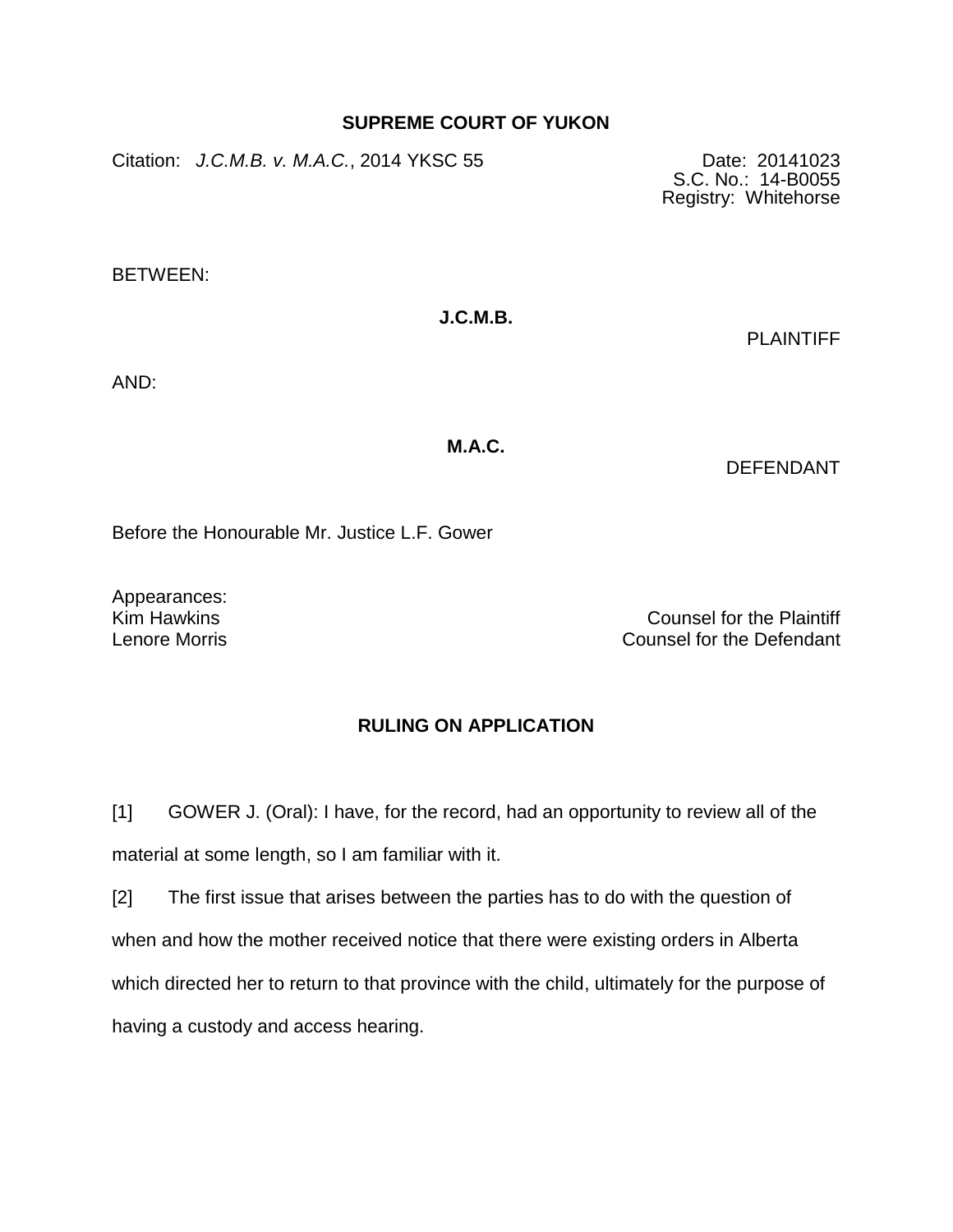[3] I do not need to resolve that issue today because of what I am about to say later, but it does strike me that -- and I, by and large, tend to agree with the submissions of the father's counsel here -- that this is a situation where the mother's conduct would appear to border on wilful blindness. She had to have known that bringing the child to the Yukon, contrary to her prior agreement with the father to return to Edmonton on July 18th, would cause some significant concern for the father. She was receiving regular phone calls and text messages that refer to the father having a court order of some kind. She was contacted by the Camrose police force apparently around the end of August. She says that there was no discussion about any court order in Alberta at that time. She does not say precisely what the conversation was about, but because she is silent on the point, it leaves me wondering why she might not have asked the officers if there was indeed a court order in Alberta. However, she seems to leave that to one side in her affidavit sworn October 22, 2014.

[4] I also agree with the submission of the father's counsel that if the mother indeed was not able to read messages sent to her via Facebook on her smartphone, then she had an obligation in these circumstances to be more diligent in terms of attempting to get onto her laptop computer where those messages could be viewed. And according to her, she virtually did not do that at all until September 29, which was a long time after she arrived in the Yukon on July 20th, knowing that the father was concerned, knowing that we were dealing with a year-and-a-half-old child, and being suspicious or being alerted to the fact that there may have been an Alberta order dealing with this situation. [5] But, that is as much as I need to say about that, because I do not think this return

application turns on the question of notice. What I think it does turn on is the question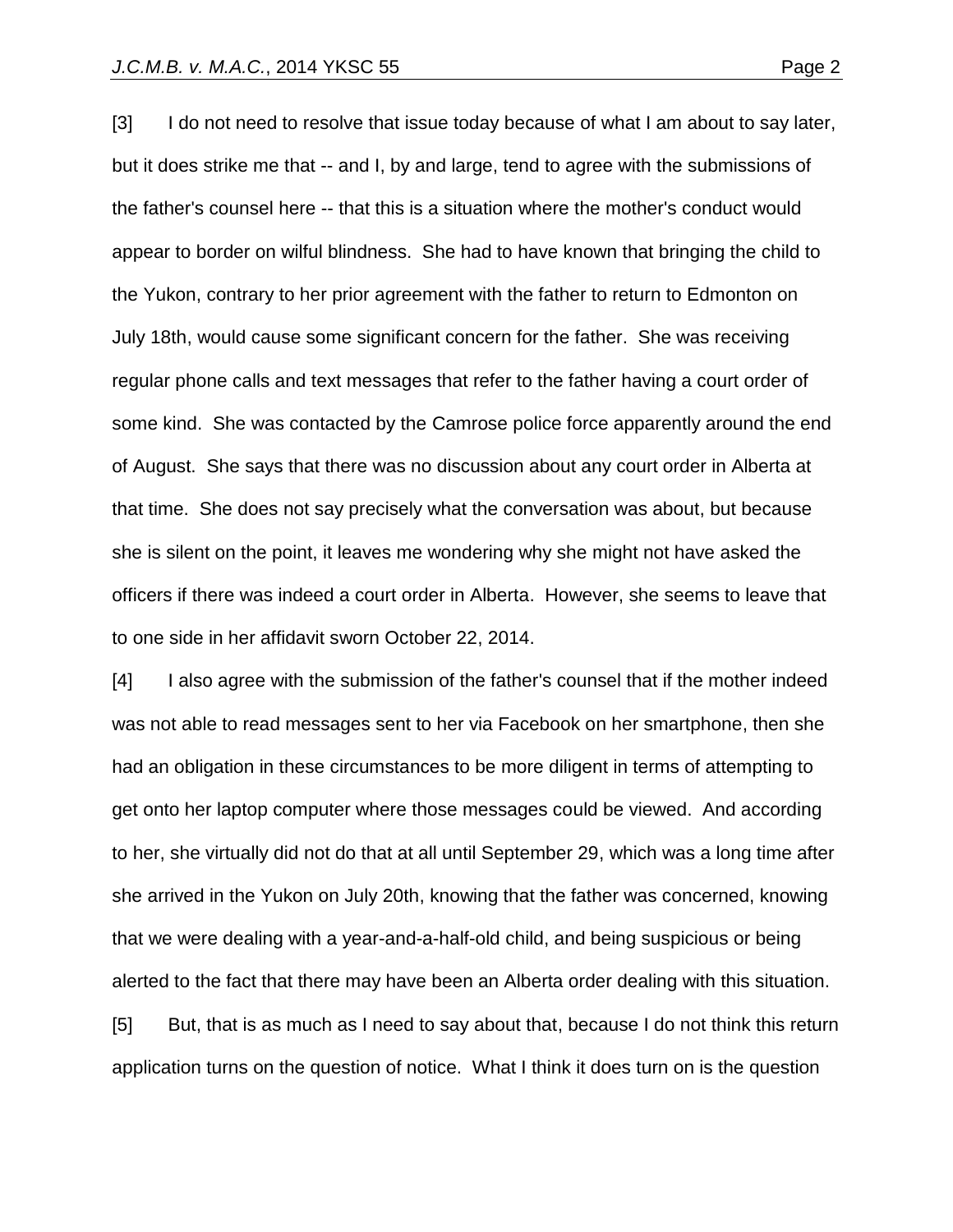reads:

Despite sections 37 and 50, the court may exercise its jurisdiction to make or to vary an order in respect of the custody of or access to a child if

> (a) the child is physically present in the Yukon; and

> (b) the court is satisfied that the child would, on the balance of probabilities, suffer serious harm if,

> > (i) the child remains in the custody of the person legally entitled to custody of the child, or

> > (ii) the child is returned to the custody of the person legally entitled to custody of the child. S.Y.*, c.31, s.38.* [emphasis added]

[6] In relation to the question of serious harm, the mother's counsel referred principally to two issues.

[7] One is the extent to which the father has exhibited physical violence. The mother alleges that there were two incidents of his physical violence: one in early 2013, and a subsequent one on the May 24th long weekend in 2014. The father only admits to the former and absolutely denies the latter. It seems to me that there is going to have to be a trial of that issue and *viva voce* evidence may need to be called to get to the bottom of it. But at the moment, I cannot accept the mother's evidence as to the second incident simply on the basis of her affidavit.

[8] With respect to the first incident, the father acknowledges punching the mother in the face. It would appear that he received a 90-day intermittent sentence. He was allowed to spend time with the mother in the family home during the week between his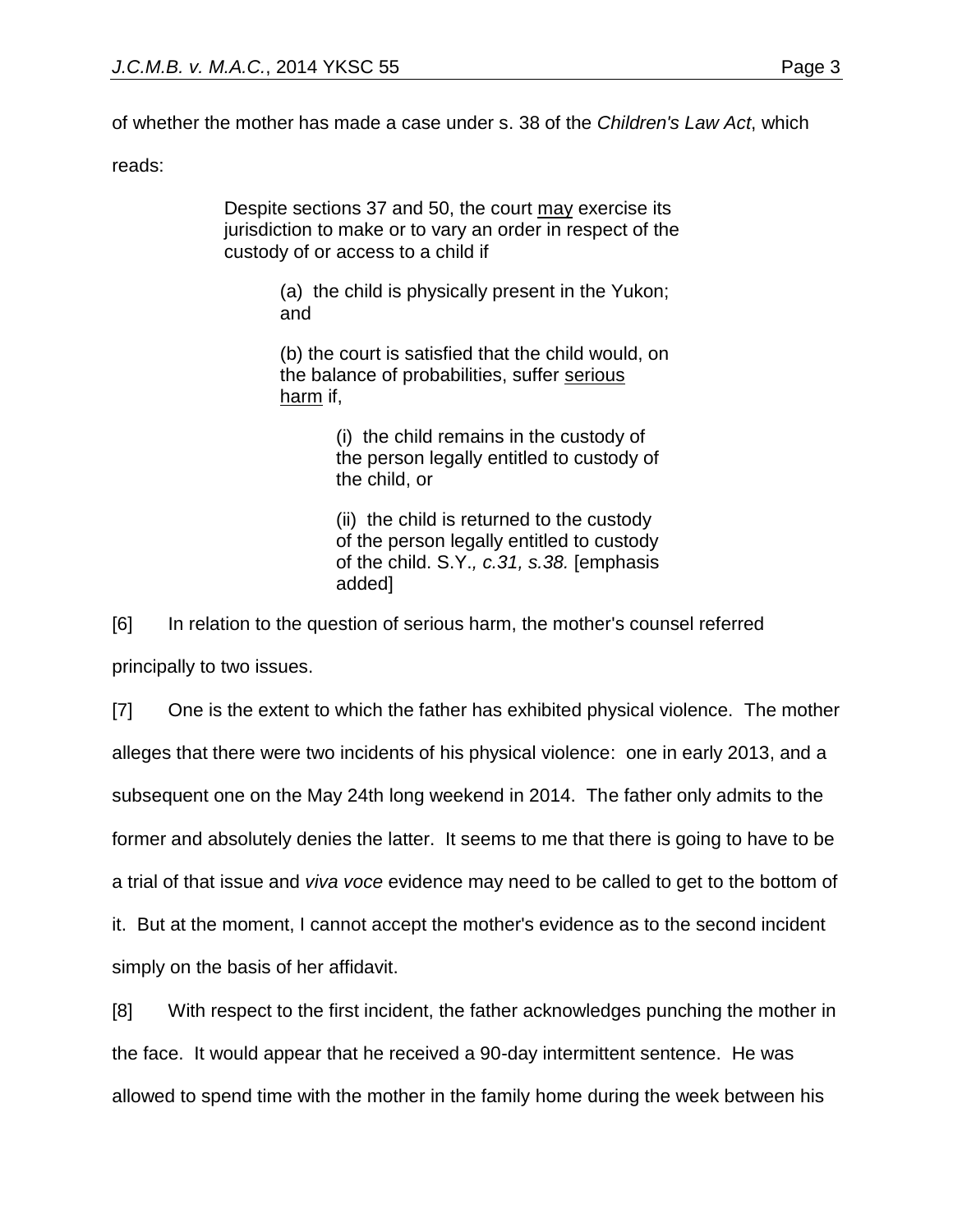weekend sentence time. I tend to agree that that indicates that the Crown must not have had significant concerns about the mother's safety, as the father was allowed that continuing contact following the imposition of the sentence. That tends to go to the relative lack of seriousness of that offence. And the fact that the father received a jail sentence at all, I conclude, may well be explained by the fact that he apparently has an undenied criminal record where he has previously served lengthy prison terms.

[9] The second factor that the mother's counsel raises is the father's out of control drinking, which the father does not outright deny. Rather, he indicates that he is in as control of his drinking as the mother is of her marihuana use. In particular, the father acknowledged in his affidavit that he sometimes has too many beers in the evenings, but that is the extent of his admission in that regard.

[10] Any concerns that the mother has on either of these two grounds, it seems to me, are adequately addressed by the father's offer: (1) to have the mother flown back to Edmonton initially and then ultimately travelling to Camrose; (2) to have the mother reside with the child in their conjugal apartment in Camrose; (3) and for the father to agree to some form of a restraining order, so that he would not attend within a certain distance from that apartment, as he has indicated in para. 12 of his affidavit filed October 17, 2014; and (4) that he is also prepared to abide by a condition that any access that he has to the child, following the mother's return, would be subject to a condition that he not possess or consume alcohol during or prior to such access visits. [11] So in my respectful view, that offer by the father largely neutralizes any residual concerns that this Court may have, even if it were to be satisfied that there is a risk of serious harm, which I am not.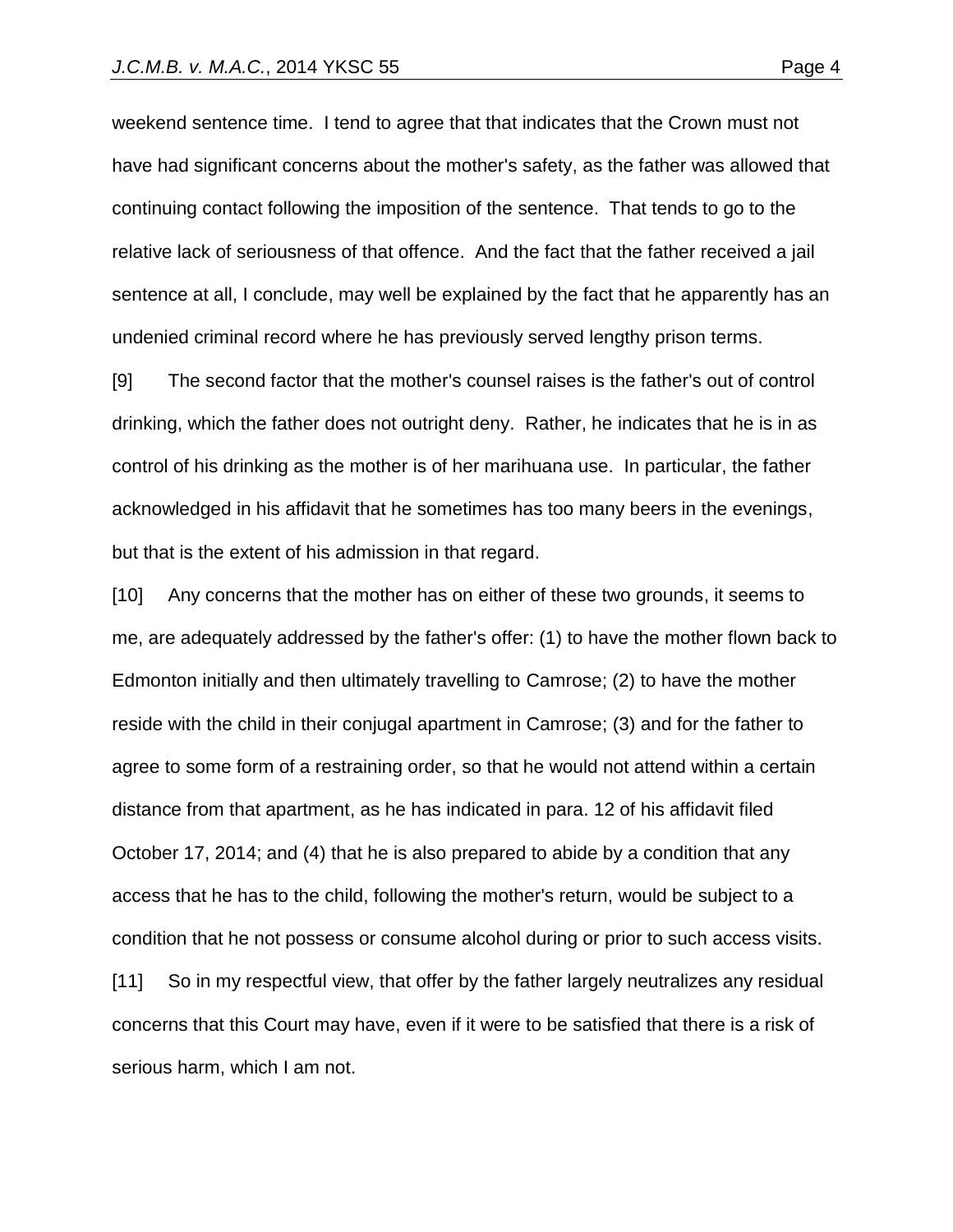[12] I note that in *S.A.G. v. C.D.G.*, 2009 YKSC 21, Justice Veale of this Court summarized the principles from the case law regarding s. 38 of the *Children's Law Act*. The first two are, and I quote:

- 1. the test for determining "serious harm" under the provincial or territorial children's legislation is similar to the Hague Convention test for "grave risk" of physical or psychological harm;
- 2. the test requires that there must be a weighty risk of substantial and not trivial physical or psychological harm; ... [emphasis added]

[13] I am not satisfied that that test has been met by the mother in this application.

[14] Under s. 49 of the *Children's Law Act*, as I understand it, I can decline jurisdiction

under s. 39, which is what I am doing. I am declining to exercise jurisdiction for the

reasons I have just stated.

[15] I will, however, exercise my residual jurisdiction, if I can call it that, under s. 49 of

the *Act*. Well, I guess, it depends on how you read s. 49. If it requires that my declining

jurisdiction must be viewed as a stay of the mother's application, then I so order. That

allows me to add "any other conditions the court considers appropriate" in the

circumstances (s. 49(b)(ii)). Further, under (c) of that section, I may:

(c) order a party to return the child to any place the court considers appropriate and, in the discretion of the court, order payment of the cost of the reasonable travel and other expenses of the child and any parties to or witnesses at the hearing of the application. *S.Y., c.31, s.49.*

[16] In my view, that authorizes me to make residual orders regarding the return of the child under certain conditions. And it is my expectation that once this order is filed (and I note that under the Child Abduction Protocol, the order is to be signed off and filed within 24 hours of this decision being rendered), it can then be sent to the father's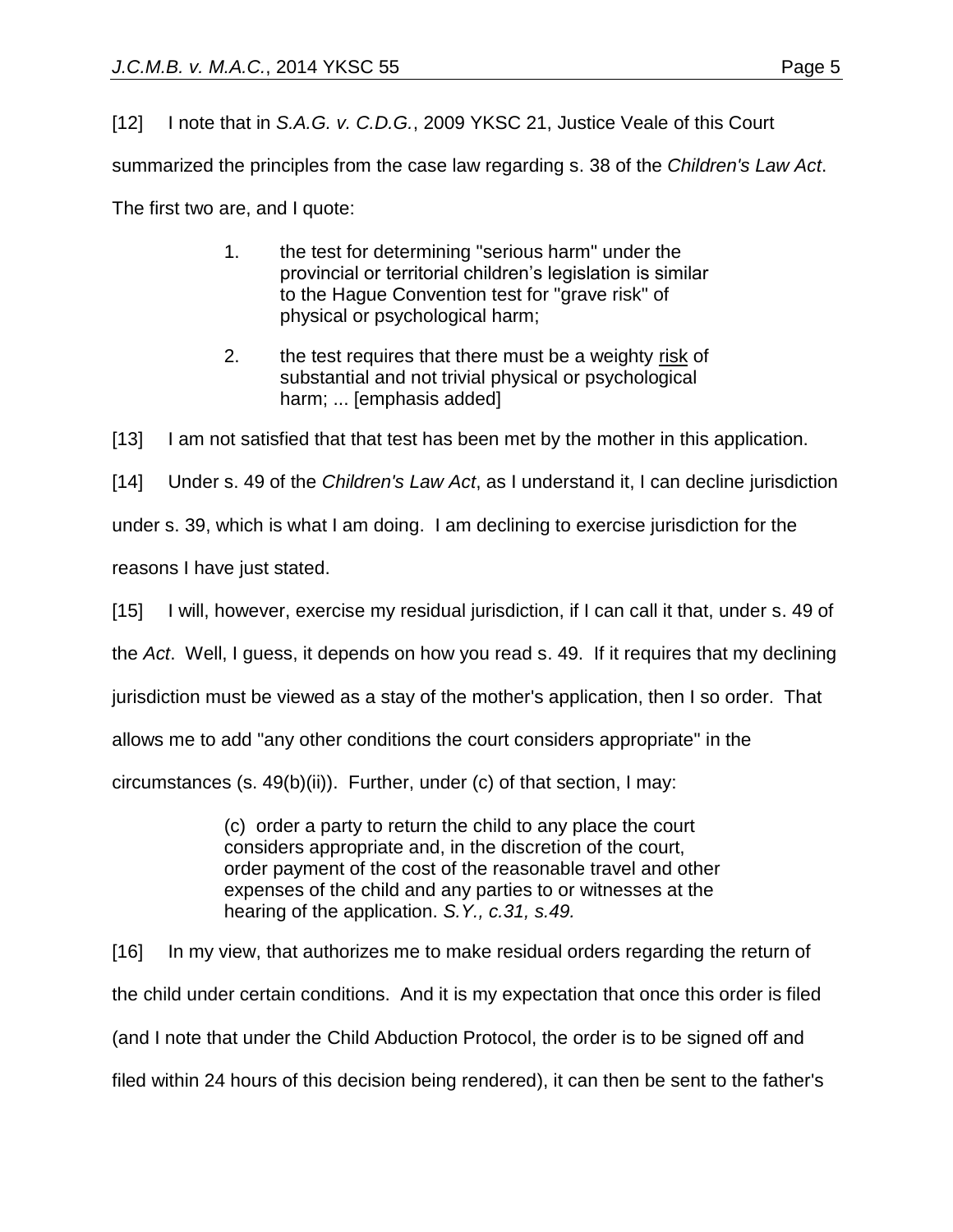Camrose counsel and can be registered in the Alberta Court of Queen's Bench, so it is effective there as well. Because, obviously, anything that I say here in the Yukon regarding the conduct of the parties in Alberta would not, on its face, be enforceable there. So it may require registration of this order in the Alberta courts to achieve that enforceability.

[17] But it is my intention, first of all, that the order of Mr. Justice Groves on October 3, 2014, which suspended the effect of the Alberta orders, which had been previously registered in the Yukon on October 1st, be lifted. That makes the enforceability of those orders -- it restores the enforceability of those orders to life. So, that is the first thing that needs to be dealt with.

[18] I further declare that Alberta is the appropriate jurisdiction for the determination of the matters that are the subject of this proceeding, in particular, the custody and access of the child born April 6, 2013.

[19] I further order that the child be forthwith returned to, ultimately, Camrose, in the company of the mother. Forthwith, of course, means as soon as reasonably practicable. I do not need to make it a term of the order, I do not think, that the father initially pays the cost of that travel, because the father has agreed to pay it. I expect that he will be able to seek compensation for that expense in the future as part of the continuing Alberta proceedings, but I will leave that in the hands of the father and his counsel.

[20] I will also make it a term of this order that upon returning to Camrose, that the mother reside in the conjugal apartment of the parties with the child; and further, that the father be entitled to reasonable access to the child, subject to the no-alcohol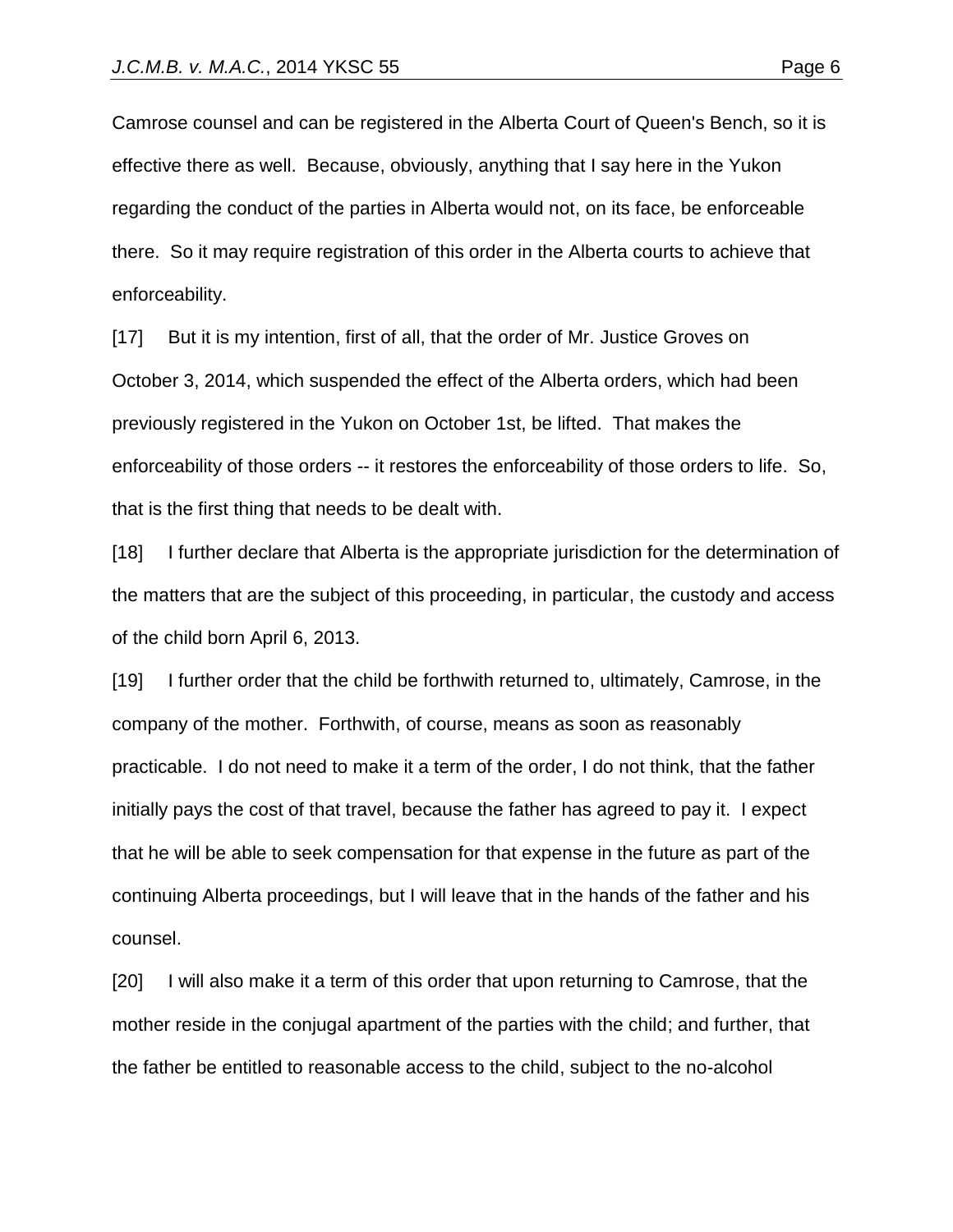condition that I mentioned a moment ago, as well as any of the other immediate family members which have been mentioned in this proceeding. I will leave the drafting of this order, of course, to the lawyers, who know more about that than I.

[21] I think it is also appropriate that there should be some type of a restraining order against the father, as he has offered, vis-à-vis his access to the mother's premises or the conjugal apartment. As to the precise wording of that, which we did not get into in this hearing, again, I turn to counsel to work out terms. That should address, in large part, the mother's safety concerns.

[22] There should be a term of this order that the father, within 14 days of the date of this order, will instruct counsel in Camrose to file a notice of application to seek a further hearing on the issue of custody and access, where all of these issues can be aired more fully and completely. I have to say that I am informed by Justice Moreau, whom I spoke about earlier, that there is a very good chance that that hearing will involve direct evidence or *viva voce* live evidence from the parties, so that there can be a fulsome opportunity for the witnesses to be cross-examined on some of these thorny issues. [23] Counsel, I think I have addressed everything that I intended to address but if I

have not, please tell me.

## [DISCUSSION WITH COUNSEL]

[24] I would expect that between counsel arrangements can be made for the father to buy a ticket for the mother and the child, and then we can get things rolling. And I expect that to happen tomorrow, if not today.

[DISCUSSION WITH COUNSEL]